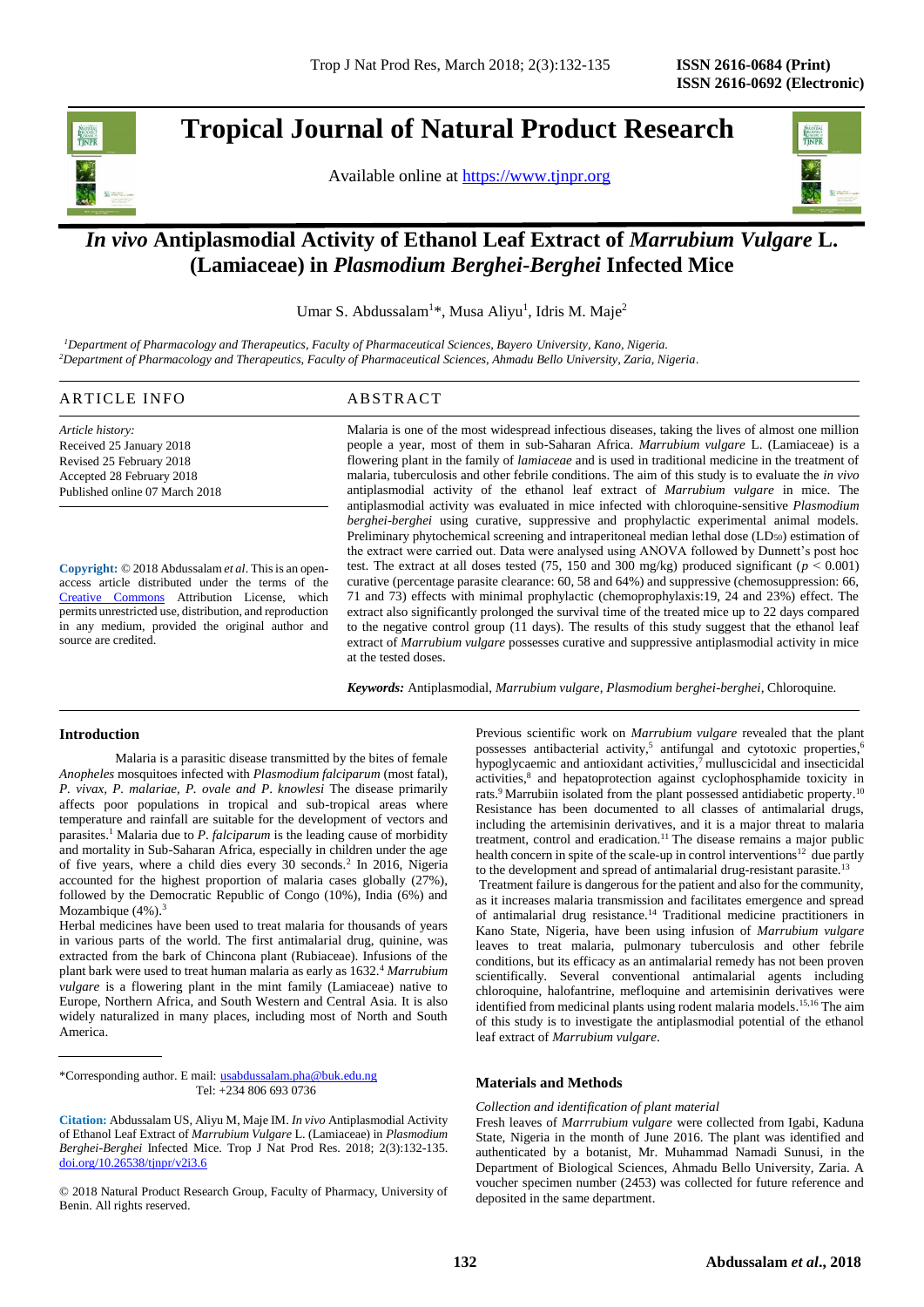# **ISSN 2616-0692 (Electronic)**

#### *Preparation of ethanol leaf extract*

Fresh leaves of *Marrubium vulgare* were sorted manually to remove dust and other unwanted particles. They were air-dried under shade at room temperature until constant weight was obtained. Seven hundred and fifty grams (750 g) of the powdered leaves was extracted with five liters (5 L) of 70%  $V/v$  ethanol using cold maceration method for two weeks with regular shaking. The extract obtained was concentrated and evaporated to dryness using water bath at a temperature of  $45^{\circ}$ C to obtained 11.3% W/w.

#### *Preliminary Phytochemical Screening*

Preliminary phytochemical screening was carried out on the ethanol leaf extract of *Marrubium vulgare* to identify the presence of secondary metabolites using established methods.<sup>17,18</sup>

#### *Experimental animals*

Adult Swiss albino mice  $(18 - 24 g)$  of either sex were obtained from the Animal House Facility of the Department of Pharmacology and Therapeutics, Bayero University, Kano. The animals were housed in cages in a well-ventilated room under standard condition of temperature (20- 23˚C) and light. They were observed for one week, fed on standard animal feed (Vital feeds Plc, Jos, Nigeria) and allowed access to water *ad libitum* prior to the study. Ethical approval was obtained from the animal rights committee of the Department of Pharmacology and Therapeutics, Bayero University, Kano; all experiments were performed in accordance with the principles of laboratory animal care.<sup>19</sup>

#### *Drugs and Chemicals*

Chloroquine phosphate (Laborate Pharmaceutical, India), Normal saline (Dana Pharmaceuticals, Nigeria), Giemsa stain (Hightech Health Care, India), Ethanol (Sigma, USA), Methanol (BDH chemicals, England).

#### *Acute Toxicity Study (Median Lethal Dose (LD50) Determination)*

The acute toxicity study was conducted in two phases using the method of Lorke.<sup>20</sup> In the first phase, 9 mice were divided into three groups of three mice each and were treated with the extract at doses of 10, 100 and 1000 mg/kg intraperitoneally. The mice were monitored for the first four hours and then 24 hours after treatment for signs of toxicity and death. The second phase was carried out based on the result of the first phase. Four mice were divided into four groups of one mouse each and were treated with the extract at doses of 600, 1000, 1600 and 2900 mg/kg intraperitoneally. The mice were monitored for the first four hours and then 24 hours later for signs of toxicity and death as in the first phase.

#### *Plasmodium parasite*

Chloroquine-sensitive *Plasmodium berghei-berghei* was obtained from National Institute of Medical Research (NIMR), Yaba, Lagos, Nigeria and was maintained in mice by continuous intraperitoneal inoculation every four days in fresh mice.<sup>21</sup>

#### *Parasite inoculation*

An infected mouse with *Plasmodium berghei-berghei* parasite (parasitemia of 34%) was used as a parasite donor and blood was collected retroorbitally into an EDTA containing bottle. The inoculum was prepared by determining both the percentage parasitaemia and the red blood cell (RBC) count of the donor mouse and diluting the blood with isotonic saline in such a way that 0.2 mL of the blood contained approximately 1.0  $X$  10<sup>7</sup> infected RBCs. Inoculum in volumes of 0.2 mL was administered intraperitoneally to infect each mouse.<sup>22</sup>

#### *Antiplasmodial activity against established infection (Curative test)*

Evaluation of the curative potential of the extract against established infection was carried out as described by Ryley and Peters.<sup>23</sup> On the first day ( $D_0$ ), adult mice were inoculated and left untreated for 72 hours ( $D_0$ -D3) for infection to be established. On day 3, all inoculated mice were then randomized into 5 groups of 5 mice each and treated intraperitoneally with normal saline (10 mL/kg, group I), graded doses (75, 150 and 300 mg/kg body weight, groups II-IV) of the extract and standard drug, chloroquine (5 mg/kg body weight, group 5) respectively for 5 days ( $\overline{D_3}$ - $\overline{D_7}$ ). On day three post parasite inoculation, each mouse was tail-bled, thin blood smear prepared, stained with Giemsa stain after fixing with absolute methanol and baseline parasitaemia levels were determined by counting the number of parasitized erythrocytes out of 200 erythrocytes in random fields. Posttreatment parasitaemia levels were determined on day seven of the experiment using light microscope at x100 magnification. The mice were thereafter monitored and the mean survival time for each group was

determined arithmetically by finding the average survival time (days) of the mice (post-inoculation) in each group over a period of  $28 \text{ days}$ .<sup>2</sup>

#### *Antiplasmodial activity against early infection (suppressive test)*

The 4-day suppressive test of the extract against *Plasmodium bergheiberghei* infection in mice as described by Peter<sup>25</sup> was employed. On the first day (D0), adult mice were inoculated with *Plasmodium bergheiberghei* and thereafter randomly divided into their respective groups as described in the curative test. On the same day  $(D_0)$ , treatment was started four hours after inoculation and continued daily for three days. Twentyfour hours (24 hours) after administration of the last dose  $(D_4)$ , the mice were tail-bled and thin film prepared, fixed in absolute methanol and stained with Giemsa solution for parasitaemia level determination.

#### *Prophylactic (Repository) test*

The prophylactic activity of the extract was studied using the procedure described by Peters.<sup>26</sup> Adult mice were randomized into 5 groups of 5 mice each and treated with the graded doses of the extract and standard drug intraperitoneally for five  $(5)$  days  $(D_0-D_4)$ . The standard drug used was chloroquine 5 mg/kg. On the sixth day  $(D_5)$ , all the mice were inoculated with *Plasmodium berghei-berghei*. Smears were made from tail blood of each mouse 72 hours after inoculation and parasitaemia level was determined.

#### *Data analysis*

Results were expressed as mean plus or minus standard error of mean (Mean ± SEM) and analysed using One-way analysis of variance (ANOVA) followed by Dunnett's post hoc test for comparison among groups. Results were considered statistically significant at  $p \le 0.05$ .

#### **Results and Discussion**

#### *Phytochemical screening*

The results obtained from phytochemical screening of the ethanol leaf extract of *Marrubium vulgare* showed the presence of alkaloids, glycosides, saponins, triterpenes, phenols, tannins, and flavonoids (Table 1).

*Acute Toxicity Study (Median Lethal Dose (LD-50) Determination)*  The intraperitoneal median lethal dose (LD<sub>50</sub>) of the ethanol extract of *Marrubium vulgare* in mice was estimated to be 775 mg/kg.

#### *Curative Test*

The extract produced significant  $(p < 0.001)$  reduction in the mean parasitaemia level in the treated groups compared to the control group. The extract produced 60, 58 and 64% parasite clearance at the doses of 75, 150, and 300 mg/kg, respectively. The standard drug chloroquine also produced 78% parasite clearance at the dose of 5 mg/kg. Mortality was recorded in the control group on the ninth day and by the fourteenth day, all mice in the group died (Mean survival time of 11.5 days). On the other hand, mice in the extract treated groups survived up to 22 days. Mice in the chloroquine treated group survived the 28-day period of observation (Table 2).

| <b>Table 1:</b> Phytochemical Constituents of Ethanol Leaf Extract of |  |  |  |
|-----------------------------------------------------------------------|--|--|--|
| Marrubium vulgare L                                                   |  |  |  |

| <b>Inference</b> |
|------------------|
| $^{+}$           |
| $^{+}$           |
| $^{+}$           |
| $^{+}$           |
| $^{+}$           |
| $^{+}$           |
| $^{+}$           |
|                  |

 $+$  = Present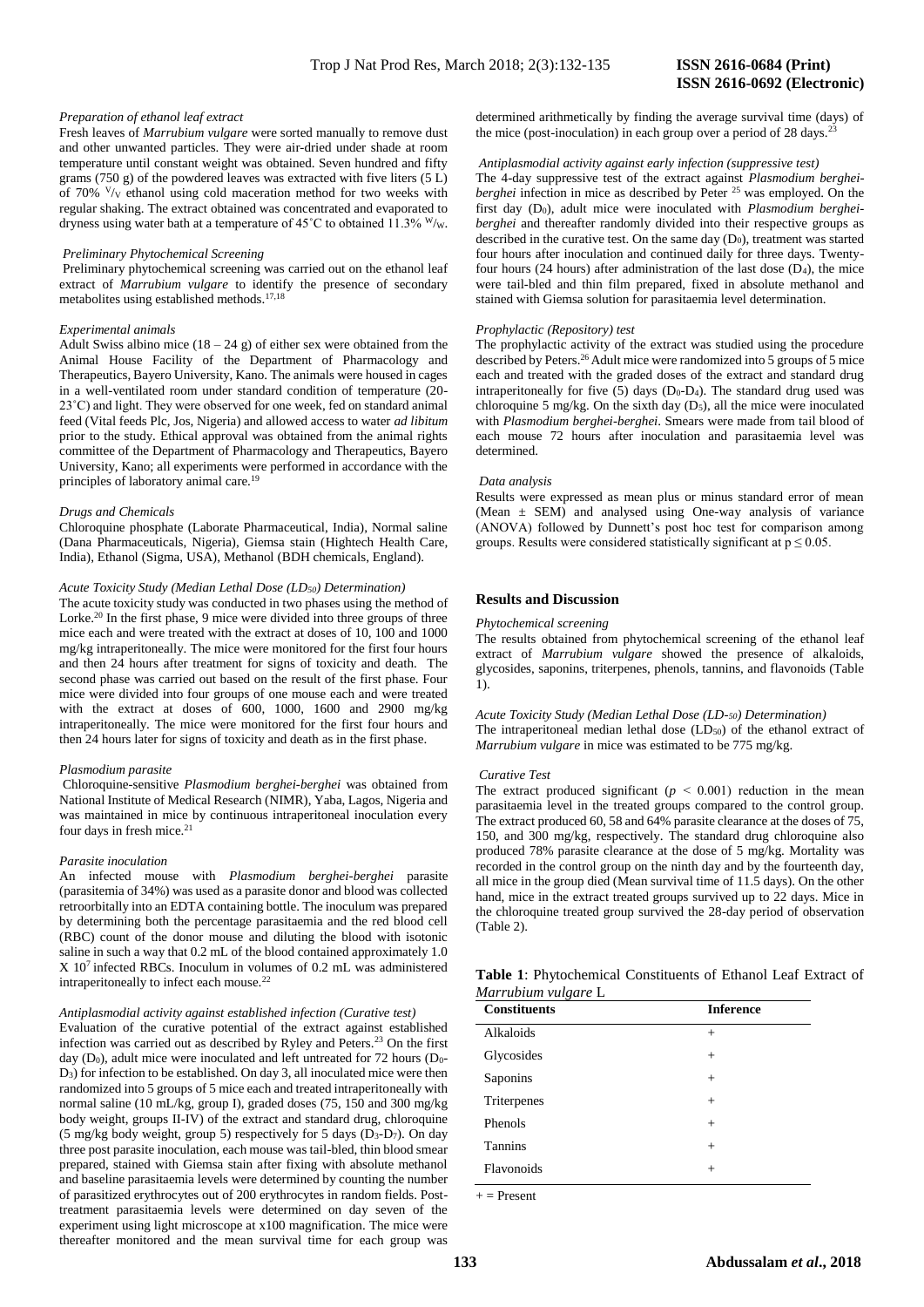| Treatment(mg/kg)  | Mean Parasitaemia |                    |             |                        |
|-------------------|-------------------|--------------------|-------------|------------------------|
|                   | D3                | D7                 | % Clearance | <b>Survival (Days)</b> |
| N/Saline 10 ml/kg | $15.00 \pm 1.53$  | $26.53 \pm 2.83$   | ٠           | $11.5 \pm 0.99$        |
| ELMV(75)          | $13.40 \pm 1.15$  | $10.50 \pm 0.82^*$ | 60          | $18.6 \pm 1.64$        |
| <b>ELMV</b> (150) | $12.20 + 1.12$    | $11.10 \pm 1.98^*$ | 58          | $21.8 \pm 1.89$        |
| <b>ELMV</b> (300) | $12.70 \pm 2.97$  | $9.47 + 0.94*$     | 64          | $22.0 + 2.84$          |
| CQ(5)             | $13.30 \pm 1.91$  | $5.83 \pm 1.12^*$  | 78          | $28.0 \pm 0.00$        |

**Table 2:** Curative Effect of Ethanol Leaf Extract of *Marrubium vulgare* in Mice infected with *Plasmodium berghei-berghei*

Values presented as Mean ± SEM. n=6, \* significantly different from control at *P* ˂ 0.001 using One-way ANOVA and Dunnett's post hoc test. ELMV = Ethanol Leaf Extract of *Marrubium vulgare*, CQ= Chloroquine, D3, D7 Indicate days 3 and 7 respectively.

**Table 3**: Suppressive Effect of Ethanol Leaf Extract of *M. vulgare* in Mice infected with *Plasmodium berghei-berghei*

| Treatment (mg/kg) | Mean             | $\frac{0}{0}$           |  |  |
|-------------------|------------------|-------------------------|--|--|
|                   | Parasitaemia     | <b>Chemosuppression</b> |  |  |
| N/Saline 10ml/kg  | $19.30 + 1.70$   | -                       |  |  |
| <b>ELMV</b> (75)  | $6.60 \pm 1.10*$ | 66                      |  |  |
| <b>ELMV</b> (150) | $5.70 + 0.82*$   | 71                      |  |  |
| <b>ELMV</b> (300) | $5.20 + 0.72*$   | 73                      |  |  |
| CO(5)             | $3.90 + 1.71*$   | 80                      |  |  |

Values presented as Mean  $\pm$  SEM. n=6, \* significantly different from control at  $p \le 0.001$  using One-way ANOVA and Dunnett's post hoc test. ELMV = Ethanol Leaf Extract of *Marrubium vulgare*, CQ= Chloroquine.

Table 4: Prophylactic Effect of Ethanol Leaf Extract of *M*. *vulgare* in Mice infected with *Plasmodium berghei-berghei*

| Treatment $(mg/kg)$ | Mean Parasitaemia | % Prophylaxis |
|---------------------|-------------------|---------------|
| N/Saline 10ml/kg    | $10.70 \pm 2.72$  |               |
| ELMV(75)            | $8.70 + 1.31$     | 19            |
| <b>ELMV</b> (150)   | $8.13 + 1.24$     | 24            |
| <b>ELMV</b> (300)   | $8.30 \pm 1.11$   | 23            |
| CO(5)               | $4.30 \pm 0.56^*$ | 60            |

Values presented as Mean  $\pm$  SEM. n=6, \* Significantly different from control at  $p < 0.05$  using One-way ANOVA and Dunnett's post hoc test, ELMV = Ethanol Leaf Extract of *Marrubium vulgare*, CQ= Chloroquine.

#### *Suppressive Test*

The ethanol leaf extract of *M. vulgare* produced significant ( $p < 0.001$ ) chemosuppression of 66%, 71%, and 73% in a dose-dependent manner compared to the control group. The standard drug chloroquine showed 80% chemosuppressive effect (Table 3).

#### *Prophylactic Test*

The ethanol leaf extract of *M. vulgare* produced insignificant ( $p > 0.05$ ) chemoprophylaxis at the doses (75, 150 and 300 mg/kg) used in this study. The extract produced 19%, 24% and 23% chemoprophylaxis. However, chloroquine produced significant ( $p < 0.05$ ) chemoprophylaxis of 60% (Table 4).

Preliminary phytochemical screening of ethanol leaf extract of *Marrubium vulgare* revealed the presence of alkaloids, glycosides, flavonoids, phenols, saponins, tannins and terpenoids. These are secondary metabolites and constitute an integral part of medicinal plant having numerous biological activities. Physical signs of toxicity observed within the first four hours of extract administration are restlessness, hyperventilation and later reduced physical activity. The LD<sub>50</sub> of 775 mg/kg body weight after intraperitoneal administration of ethanol leaf extract of *Marrubium vulgare* implied that the extract is slightly toxic to the mice.<sup>20</sup>

Flavonoids were reported to exert antiplasmodial activity by chelating with nucleic acid base pairing of the parasite thereby killing the parasite.<sup>2</sup> Some plants are known to produce antiplasmodial activity either by causing elevation of red cell oxidation<sup>28</sup> or by inhibiting protein synthesis. <sup>29</sup> The ethanol leaf extract of *Marrubium vulgare* may be acting through one of these mechanisms or by different mechanism. The results obtained from this study showed that the extract has significant curative (blood schizonticidal) and suppressive (tissue schizonticidal) activities with minimal prophylactic effect in mice infected with *Plasmodium berghei berghei*. Significant parasite clearance observed by the extract in curative test correlates positively with an increase in survival time in the treated groups. The ethanol leaf extract of *Marrubium vulgare* showed significant and similar pattern of activity in both curative and suppressive models which are commonly used for antimalarial drug evaluation. The ethanol leaf extract of *Marrubium vulgare* produced minimal chemoprophylaxis at the doses tested (75, 150 and 300 mg/kg), which might be due to the short half-life of the extract with the inability to achieve a steady-state antiplasmodial concentration in the plasma or low volume of distribution or both**.**

#### **Conclusion**

The results of this study revealed that the ethanol leaf extract of *Marrubium vulgare* has significant curative and suppressive antiplasmodial activity at the tested doses in mice and thus support the ethnomedicinal use of the plant in treating malaria.

#### **Conflict of interest**

The authors declare no conflict of interest.

#### **Authors' Declaration**

The authors hereby declare that the work presented in this article is original and that any liability for claims relating to the content of this article will be borne by them.

#### **Acknowledgements**

The authors wish to appreciate the immense contributions of the technical staff and the Department of Pharmacology and Therapeutics, Ahmadu Bello University, Zaria for approving the use of Animal House facility and laboratory complex as well as donating the *Plasmodium berghei-berghei* parasite.

#### **References**

- 1. Greenwood BM, Fidock DA, Kyle DE, Kappe SH., Alanso PL, Collins FH, Duffy P.E. Malaria: progress, perils and prospects for eradication. J Clinical Invest*.* 2008; (118): 1266-1276.
- WHO. WHO African Malaria Report. Prompt and effective Treatment. 2013; 3:31-37.
- 3. WHO. WHO World malaria report-2017. Available at http//www.who.int/malaria/publication/world-malaria-report-2017/en (Accessed Feb, 2018).